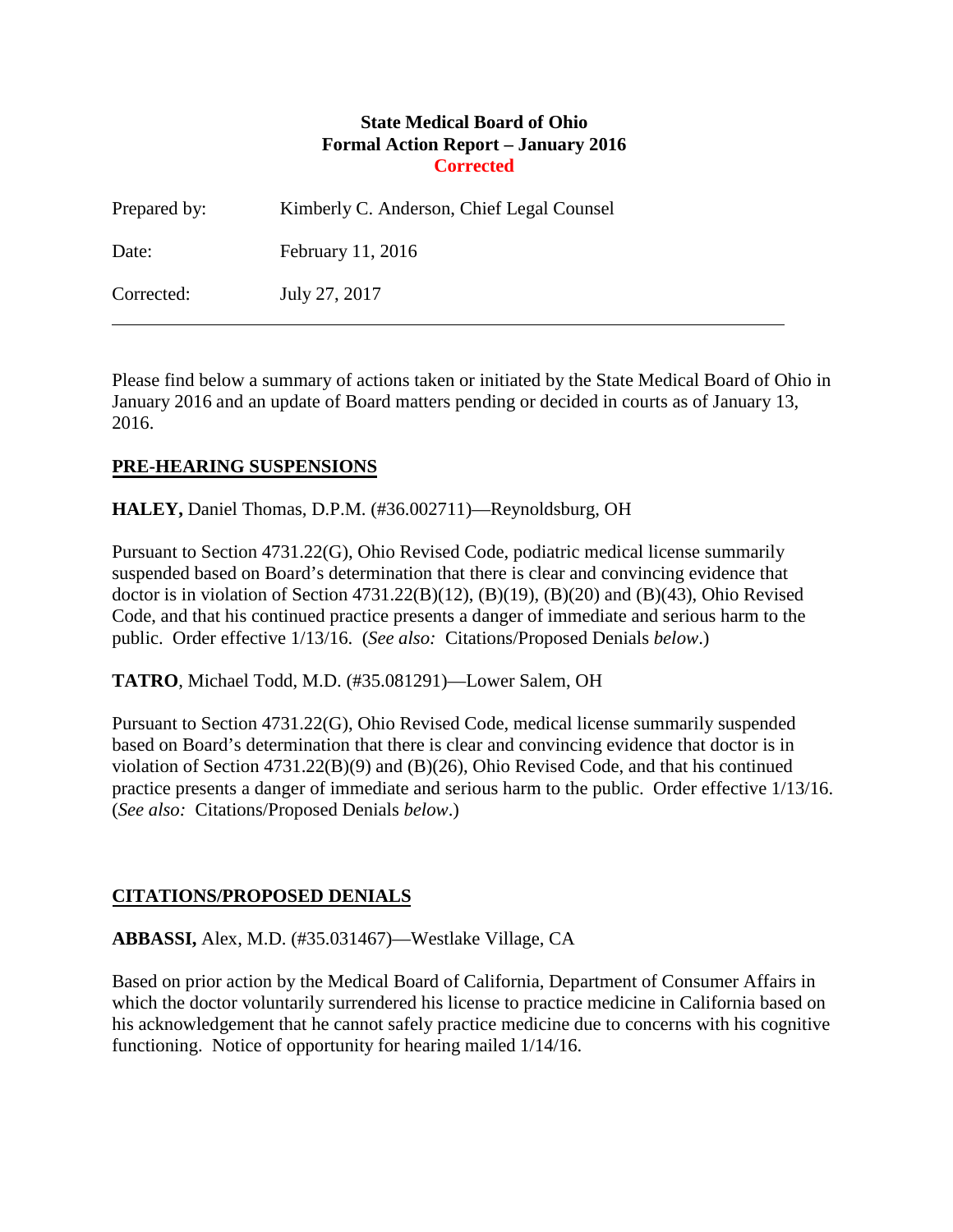**ADAMS**, Stephanie Nicole, M.T. (#33.018238)—Spencerville, OH

Based on allegations that massage therapist practiced massage therapy for more than four years after her license expired, which constitutes a felony. Notice of opportunity for hearing mailed 1/14/16.

**HALEY,** Daniel Thomas, D.P.M. (#36.002711)—Reynoldsburg, OH

Based on allegations that doctor engaged in sexual misconduct with six specified patients, that the doctor is unable to practice according to acceptable and prevailing standards of care by reason of mental or physical illness, that the doctor utilized a controlled substance for himself and that the doctor prescribed a controlled substance to a family member, and that the doctor failed to comply with standards and procedures for review of the Ohio Automated RX Reporting System. Notice of opportunity for hearing mailed 1/14/16.

**HELLESEN,** Emily Koch, M.T. (#33.019705)—Shaker, Heights, OH

Based on allegations that massage therapist practiced massage therapy for more than two years after her license expired, which constitutes a felony. Notice of opportunity for hearing mailed 1/14/16.

**INGRAM,** Gregory Allen, M.D. (#35.098552)—Ravenna, OH

Based on the doctor's plea of guilty to 48 felony counts that he repeatedly, unlawfully, intentionally and knowingly dispensed and distributed mixtures and substances containing oxycodone, Roxicet, hydrocodone and Tramadol. Notice of opportunity for hearing mailed 1/14/16.

**TATRO**, Michael Todd, M.D. (#35.081291)—Lower Salem, OH

Based on allegations that doctor is impaired in his ability to practice according to acceptable and prevailing standards of care due to habitual or excessive use or abuse of drugs, alcohol, or other substances that impair ability to practice. Notice of opportunity for hearing mailed 1/14/16.

**TATRO**, Michael Todd, M.D. (#35.081291)—Lower Salem, OH

Based on the doctor's plea of guilty to one count of Obstructing Official Business in the Marietta Municipal Court, a misdemeanor of moral turpitude. Notice of opportunity for hearing mailed 1/14/16.

**ULEE,** Michelle Kathleen M.T. (33.019043)—Loveland, OH

Based on allegations that massage therapist failed to cooperate in an investigation conducted by the Board. Notice of opportunity for hearing mailed 1/14/16.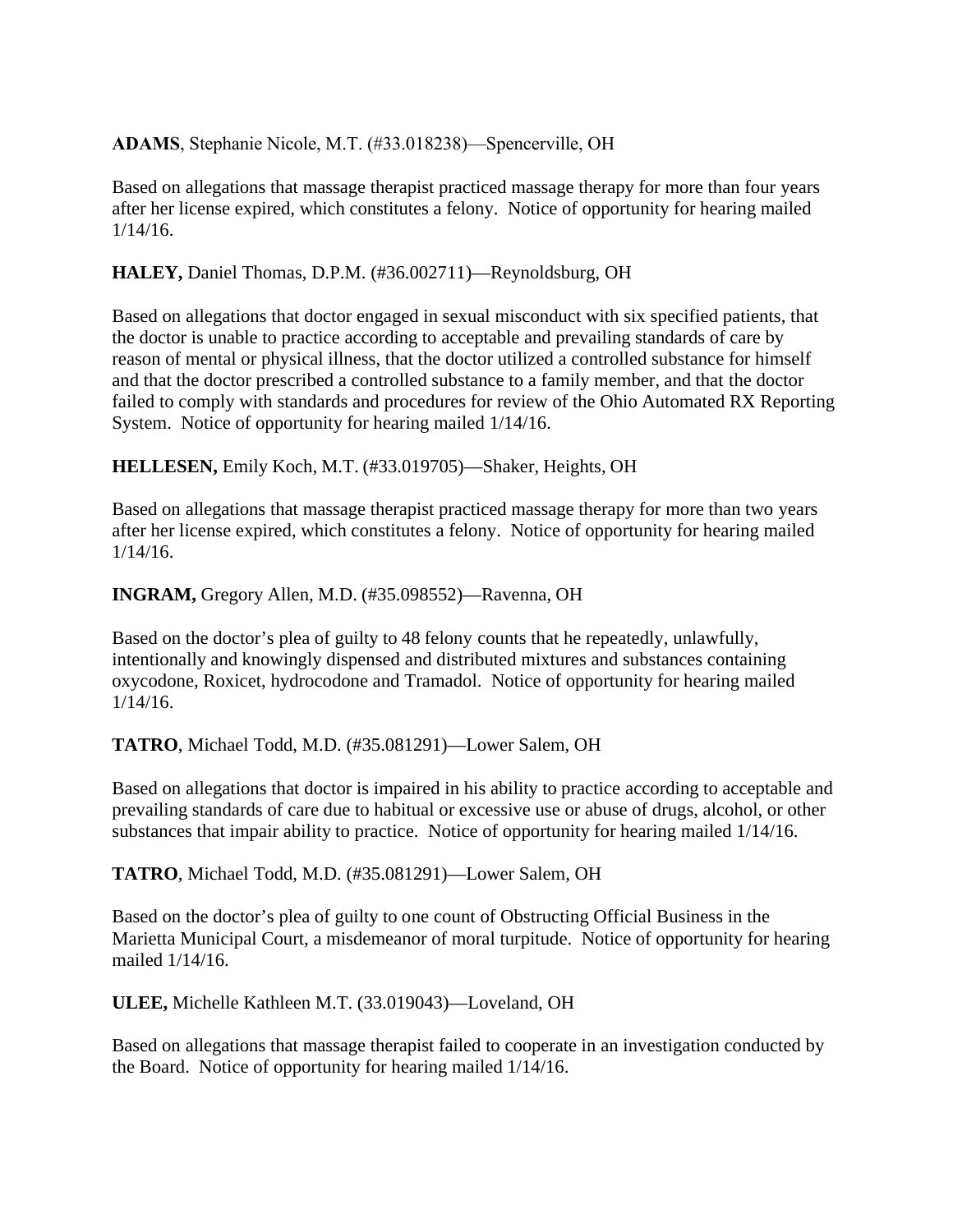## **DISMISSAL OF CITATION/PROPOSED DENIALS**

## **TUTT-ROBINSON,** Heather R., M.T. (#33.010801)—Dayton, Ohio

By Order and Entry dated 1/13/16, allegations contained in 12/15/15 non-disciplinary Notice of Opportunity for Hearing dismissed as moot. Effective 1/13/16.

## **FINAL ORDERS**

**CHALIFOUX**, Roland Fernand, Jr., D.O. (D.O. Applicant) – McMechen, West Virginia

Application to practice osteopathic medicine and surgery denied. Based on prior action against the doctor's license by the Texas Medical Board which revoked the doctor's license based on findings that he failed to practice medicine in an acceptable professional manner in regard to three patients. Also based on prior action against the doctor's license by the Michigan Department of Community Health, Bureau of Health Professions. Order effective 1/14/16. (Journal Entry-No Hearing Requested).

**GRANT,** Gregory Stuart, D.O. (#34.008218)—Milan, OH

Medical license subject to a stayed 30-day suspension and probationary terms, conditions and limitations for at least two years. Based on the finding that the doctor prescribed Methadone to ten specified patients to treat addiction despite not being legally authorized to so prescribe or to operate as a Methadone clinic, which constitutes violations of federal and state drug laws. Order effective January 28, 2016.

**MANSOUR,** Waleed Nasr, M.D. (#35.078230)—Youngstown, OH

Dismissal of September 12, 2013 Notice of Summary Suspension and Opportunity for Hearing granted by vote of the Board. Order effective January 14, 2016.

**MANSOUR,** Waleed Nasr, M.D. (#35.078230)—Youngstown, OH

Medical license permanently revoked. Based on the doctor's convictions of two counts of Possession of Drugs, misdemeanors committed in the course of practice. Order effective January 14, 2016.

**MINOTTI,** Armand Louis, D.O. (#34.003677)—Poland, OH

Medical license suspended for a period of fifteen days and subject to probationary terms, conditions and limitations for at least two years. Order effective January 28, 2016. Suspension effective February 28, 2016 through March 13, 2016.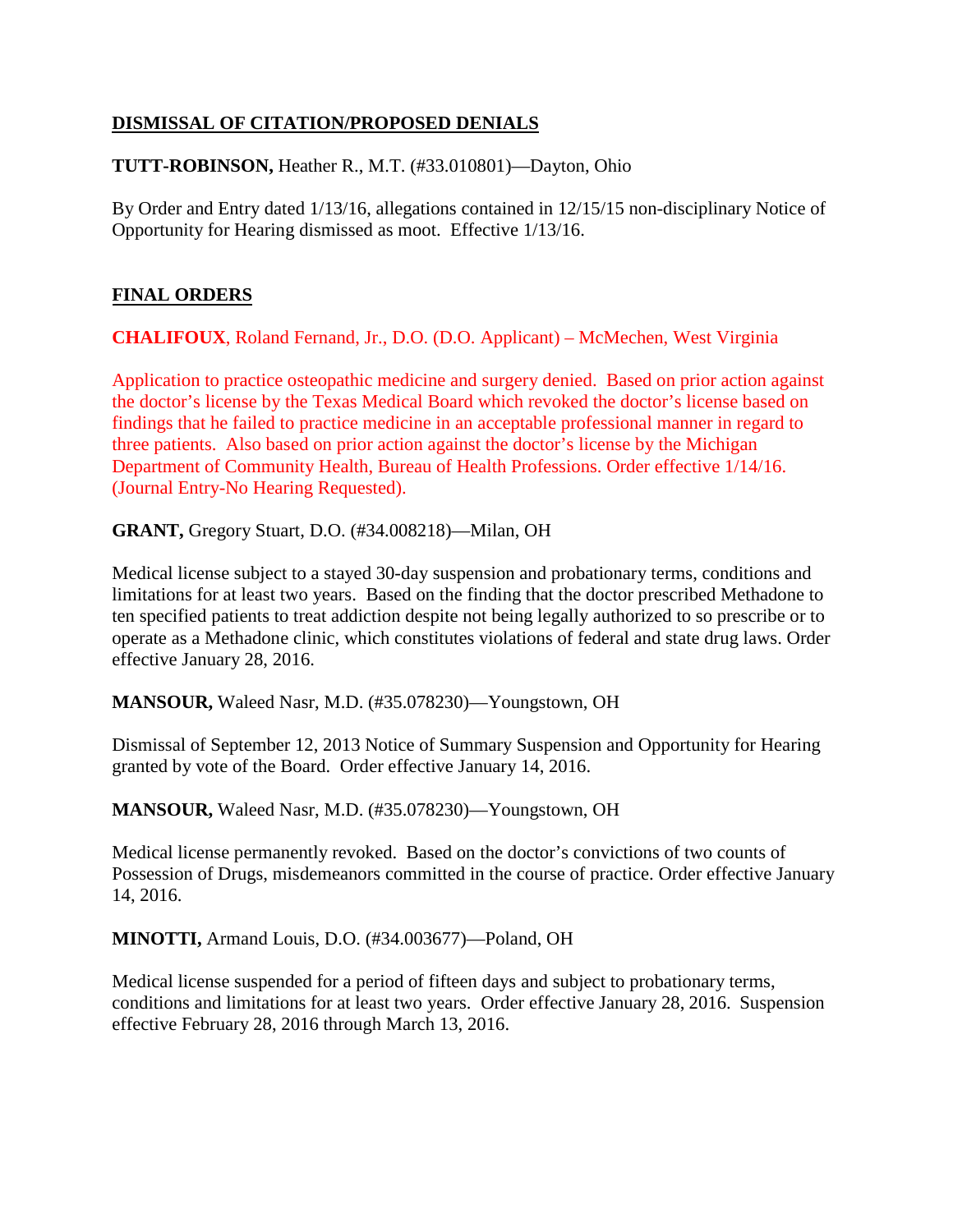# **VOLUNTARY SURRENDERS/RETIREMENTS/WITHDRAWALS**

**FUDGE**, Ana Carmela, M.T. (#33.008664)—Middletown, OH

Permanent revocation of license to practice massage therapy authorized by massage therapist in lieu of further investigation regarding possible violations of Section 4731.22(B)(26), Ohio Revised Code. Effective 1/13/16.

### **HAMILTON**, Robert III, M.D. (#35.046920)—Canton, OH

Permanent voluntary retirement of medical license authorized by doctor in lieu of formal disciplinary proceedings pursuant to Section 47331.22(B)(19), Ohio Revised Code. Effective 1/13/16.

## **CONSENT AGREEMENTS**

**COLLEY,** David Mark, II, M.T. (#33.022520)—Youngstown, OH

Massage therapy license suspended for at least 60 days with interim monitoring conditions, probationary terms and conditions for reinstatement established including requirement that massage therapist enter into a subsequent consent agreement incorporating probationary terms, conditions and limitations as determined by the Board. Based on the massage therapist's admission that he relapsed on alcohol and that he is impaired in his ability to practice massage therapy because of habitual or excessive use or abuse of drugs, alcohol, or other substances that impair ability to practice. Agreement effective 1/13/16.

**ERICKSON,** Mary Jo-Ellen, M.D. (#35.073493)—Washington Township, OH

Medical license reinstated subject to probationary terms and conditions for at least five years. Based on doctor having completed all requirements for reinstatement of license pursuant to the terms of a December 2014 consent agreement. Agreement effective 1/13/16.

#### **GROSS,** Elizabeth J., P.A. (#50.002874RX)—Columbus, OH

License to practice as a physician assistant suspended for at least 90 days with interim monitoring conditions, probationary terms and conditions for reinstatement established including requirement that physician assistant enter into a subsequent consent agreement incorporating probationary terms, conditions and limitations as determined by the Board. Based on the physician assistant's admission that she relapsed on alcohol and marijuana and that she is impaired in her ability to practice as a physician assistant because of habitual or excessive use or abuse of drugs, alcohol, or other substances that impair ability to practice. Agreement effective 1/13/16.

**MIMA,** James Patrick, P.A. (#50.001830RX)—Akron, OH

License to practice as a physician assistant suspended for at least 90 days with interim monitoring conditions, probationary terms and conditions for reinstatement established including requirement that physician assistant enter into a subsequent consent agreement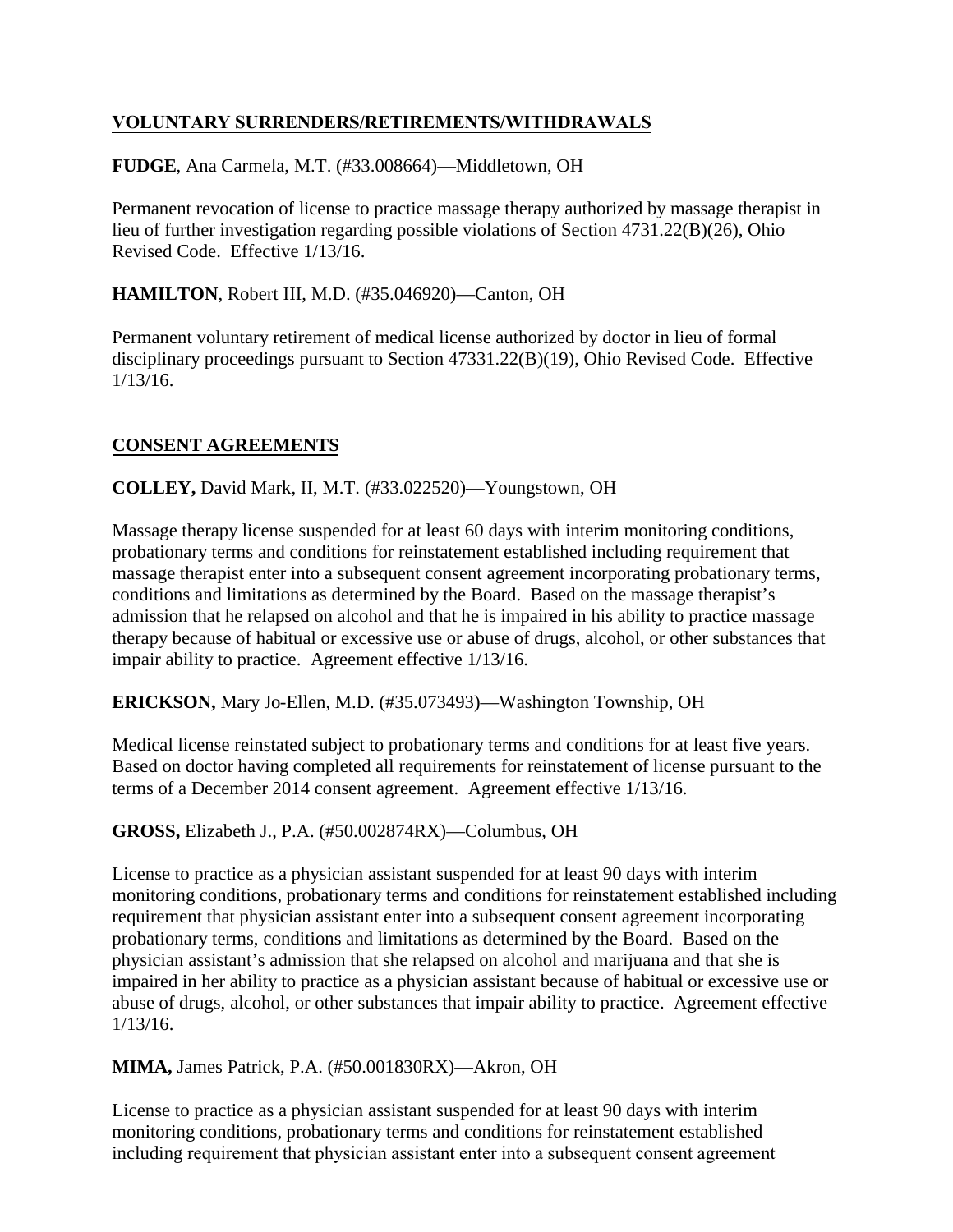incorporating probationary terms, conditions and limitations as determined by the Board. Based on the finding by the Court of Common Pleas of Summit County, Ohio that physician assistant is eligible for intervention in lieu of conviction for one felony count of Theft of Drugs, a fourth degree felony. Agreement effective 1/13/16.

## **PROBATIONARY REQUESTS AND MODIFICATIONS**

**BEISTEL,** Andrew John, D.O. (#34.009942)—Canfield, OH

Doctor's request for approval of new monitoring physician granted by vote of the Board on 1/13/16.

**BRUNO**, Patrick Lewis, M.D. (#35.096568)—Burton, Ohio

Doctor's request for approval of a modified practice plan and for approval of a new monitoring physician granted by vote of the Board on 1/13/16.

**GILMAN**, Denise Ida, D.O. (#34.009908)—Coraopolis, PA

Doctor's request for approval of a physician/patient boundary course granted by vote of the Board on 1/13/16.

**HOFF,** Elise Regine, MD (#35.082376)--Valley View, OH

Doctor's request for approval of a new practice plan, and requests for approval of monitoring physician and treating psychologist granted by vote of the Board on 1/13/16. Frequency and number of charts to be reviewed by monitor established.

**JOHNSON,** Peter Carl, M.D. (#35.066160)—Graytown, OH

Doctor's request for approval of an intensive treatment facility granted by vote of the Board on 1/13/16.

**MUDD,** Mary Elizabeth, M.D. (#35.051008)—Westerville, OH

Doctor's request for approval of an office-based liposuction course granted by vote of the Board on 1/13/16.

**SIGNS,** Denise J., M.D. (#35.049278)—Wooster, OH

Doctor's request for discontinuance of the requirement to keep drug logs granted by vote of the Board on 1/13/16.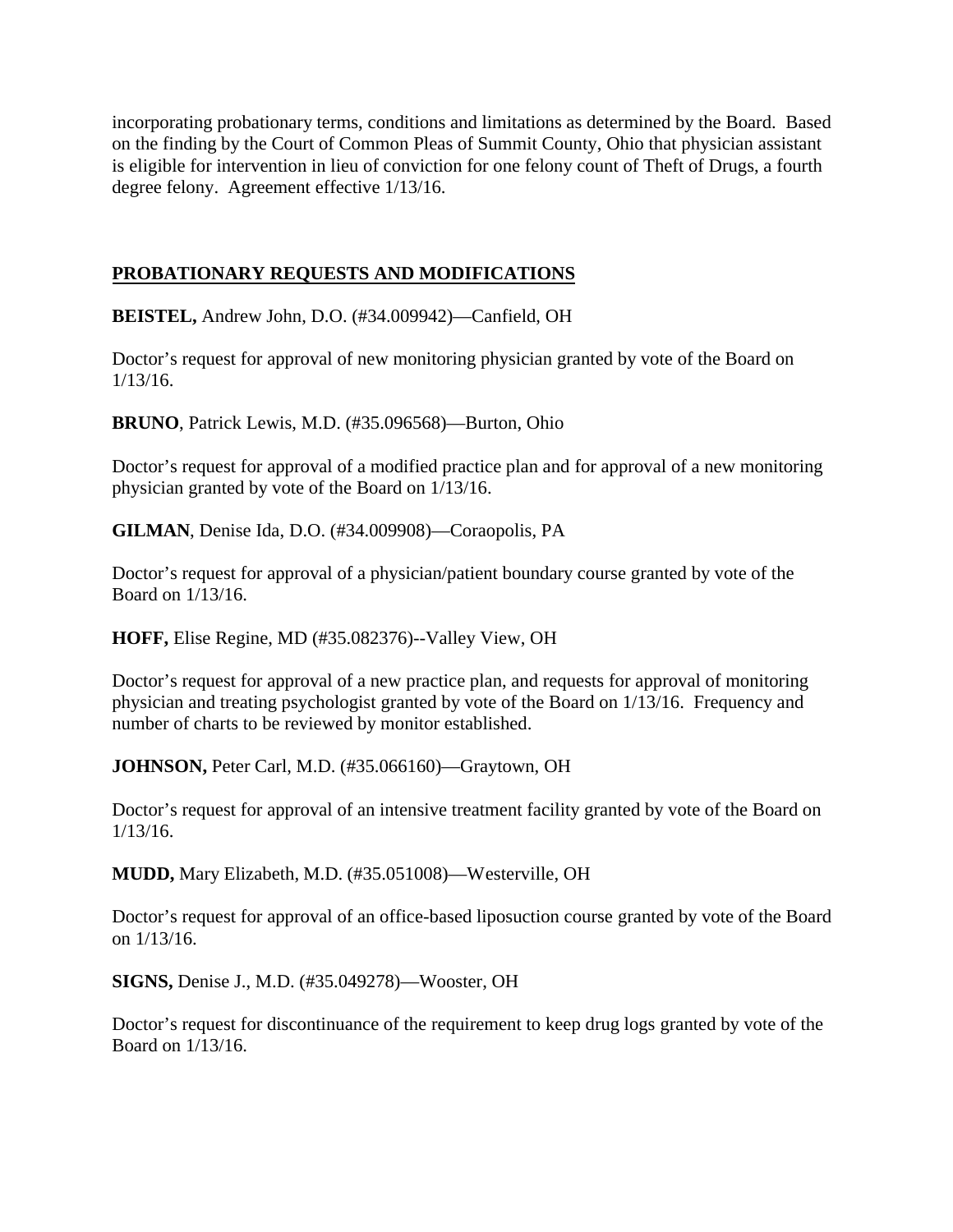**ST. ONGE,** Rick D., M.D. (#35.066328)—Columbus, OH

Doctor's request for reduction in psychotherapy sessions to one time per month granted by vote of the Board on 1/13/16.

**WEINER,** Mark Aaron, D.O. (#34.005502)—Holland, MI

Doctor's request for approval of modified practice plan and approval of additional monitoring physician granted by vote of the Board on 1/13/16. Frequency and number of charts to be reviewed by monitor established.

### **PROBATION TERMINATED**

**MACE,** Adam Geoffrey, M.D. (#57.018732)—Cleveland Heights, OH

Doctor's request for release from the terms of the June 13, 2012 Consent Agreement granted by vote of the Board on 1/13/16. Effective immediately.

### **LICENSE RESTORED**

**SIDDIQUI**, Siraj Ahmed, M.D. (#35.065056)—Mansfield, OH

Doctor's request for restoration of license granted by vote of the Board on 1/13/16, subject to probationary terms and conditions established by the April 11, 2012 Board Order. Effective immediately.

## **NON-DISCIPLINARY ORDERS**

**BROWN,** Janerall Dawan, M.T. (#33.017021)—Youngstown, OH

Massage therapist's application for restoration of license to practice massage therapy granted, pending passage of the Massage and Bodywork Licensing Examination. Based on massage therapist having not practiced in at least two years prior to application for restoration of license. Order effective 1/13/16. (Journal Entry – No hearing requested.)

**GRAWE,** Katherine Roxanne, M.D./ROXY Plastic Surgery (#35.094502)—Dublin, OH

Application for Physician Assistant Specialized Services Plan requesting permission for a physician assistant to administer cosmetic laser treatments at ROXY Plastic Surgery is denied. Order effective 1/13/16. (Journal Entry – No hearing requested.)

**SAAM,** Angela Kaye, M.T. (#33.017427)—Bradner, OH

Massage therapist's application for restoration of license to practice massage therapy granted, pending passage of the Massage and Bodywork Licensing Examination. Based on massage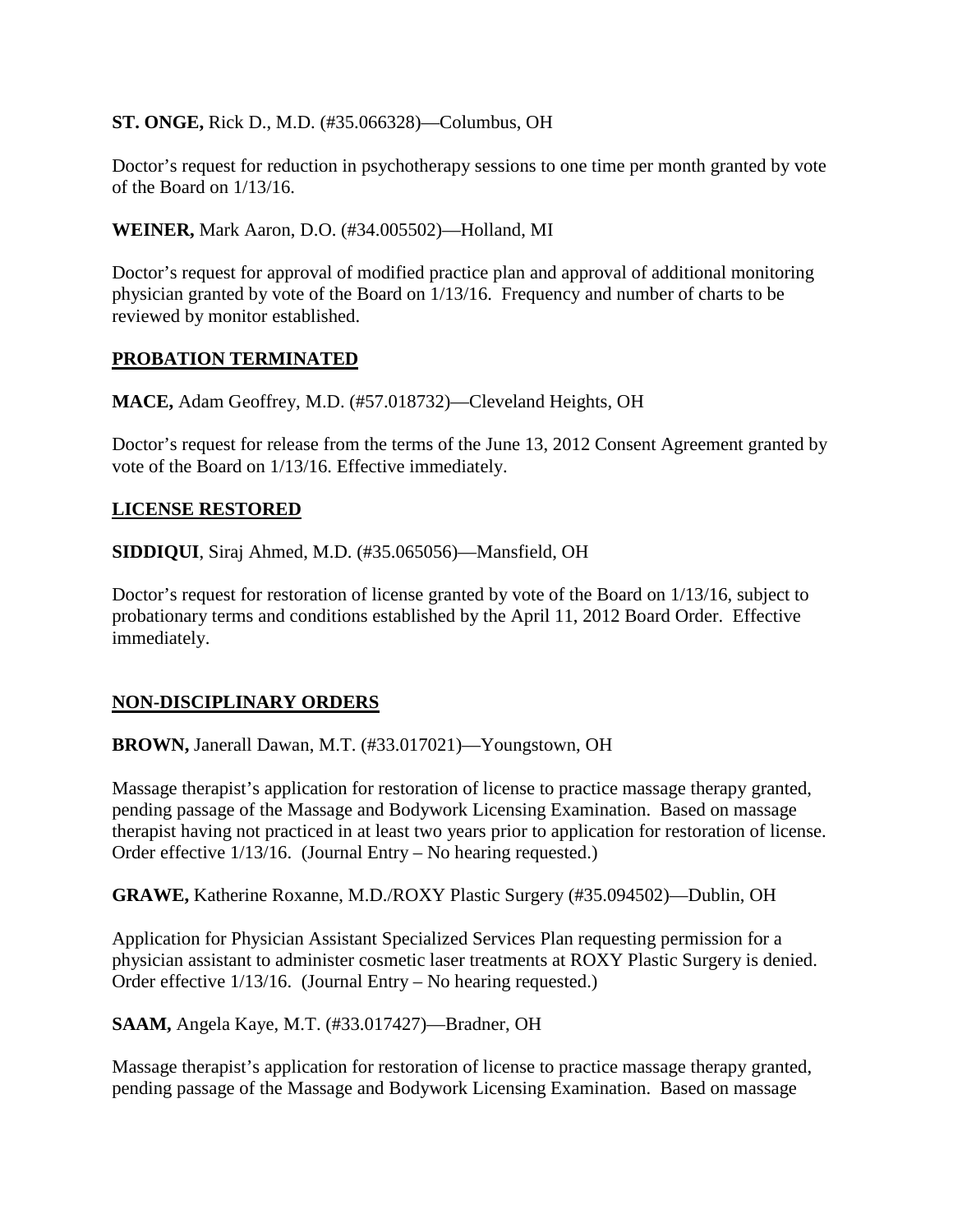therapist having not practiced in at least two years prior to application for restoration of license. Order effective 1/13/16. (Journal Entry – No hearing requested).

# **INTERIM AGREEMENT NOT TO PRACTICE**

**SCHWARTZ,** Steven B., M.D. (# 35.093861)—Sinking Spring, Pennsylvania

Doctor agreed not to practice medicine and surgery in Ohio until the allegations contained in the August 12, 2015 Notice of Opportunity for Hearing have been examined by the Board and the Board has issued a Final Order. Effective January 13, 2016.

### **COURT ACTIONS**

**BASEDOW**, William K., DO (#34.005686)--Ironton, Ohio

By Decision and Entry dated 1/5/16, Franklin County Court of Common Pleas affirmed the Board's 6/10/15 Order that suspended and permanently limited the doctor's license to practice medicine and surgery.

**CULL**, Kimberly Jo, MD (applicant)--Powell , OH

Notice of appeal of Board's 12/9/15 Order permanently denying the doctor's application for license to practice medicine and surgery filed by the doctor with the Franklin County Court of Common Pleas on 12/23/15.

**DALLAS**, Anthony Vernon, Jr., M.D. (#35.097060) – Hendersonville, Tennessee

By Decision and Entry dated 12/10/15, Franklin County Court of Common Pleas denied doctor's motion for stay of the Board's 10/28/15 Order suspending the doctor's license to practice medicine and surgery.

**FLYNN**, Freeda J., M.D. (#35.066409)--St. Clairsville, Ohio

By Decision and Entry filed 1/8/16, Franklin County Court of Common Pleas affirmed the Board's 5/13/15 Order which subjected the doctor's license to practice medicine and surgery to probationary terms, conditions and limitations.

**KATZ**, Jose, M.D. (#35-050993) – Closter, New Jersey

By Decision and Entry dated 12/23/15, Franklin County Court of Common Pleas dismissed the appeal of the 9/10/14 Order permanently revoking the doctor's license to practice medicine and surgery.

**POLISETTY**, Sudhir Sitaram, M.D. (#35.098455) – Lexington, Kentucky